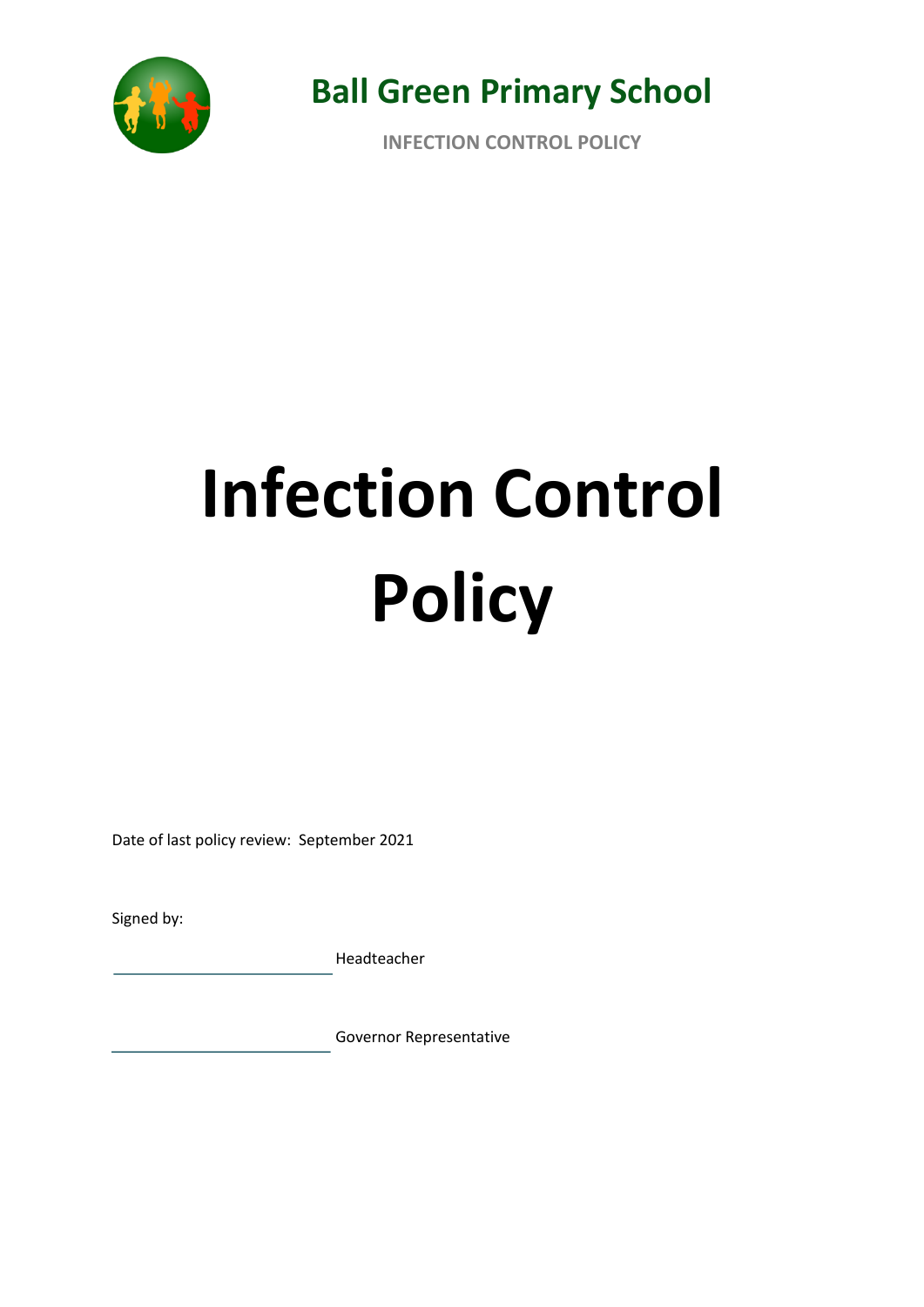

# **INFECTION CONTROL POLICY**

#### **Contents:**

### Statement of intent

1. Legal framework

### **Preventative measures**

- 2. Ensuring a clean environment
- 3. Pupil immunisation
- 4. Staff immunisation
- 5. Contact with pets and animals
- 6. Water-based activities

### **In the event of infection**

- 7. Preventing the spread of infection
- 8. Vulnerable pupils
- 9. Procedures for unwell pupils and staff
- 10.Exclusion
- 11.Medication
- 12. Outbreaks of infectious diseases
- 13.Pregnant staff members
- 14.Staff handling food
- 15.Managing specific infectious diseases
- 16. Monitoring and review

#### **Appendices**

- a) Managing Specific Infectious Diseases
- b) Infection Absence Periods
- c) Diarrhoea and Vomiting Outbreak Action Checklist
- d) List of Notifiable Diseases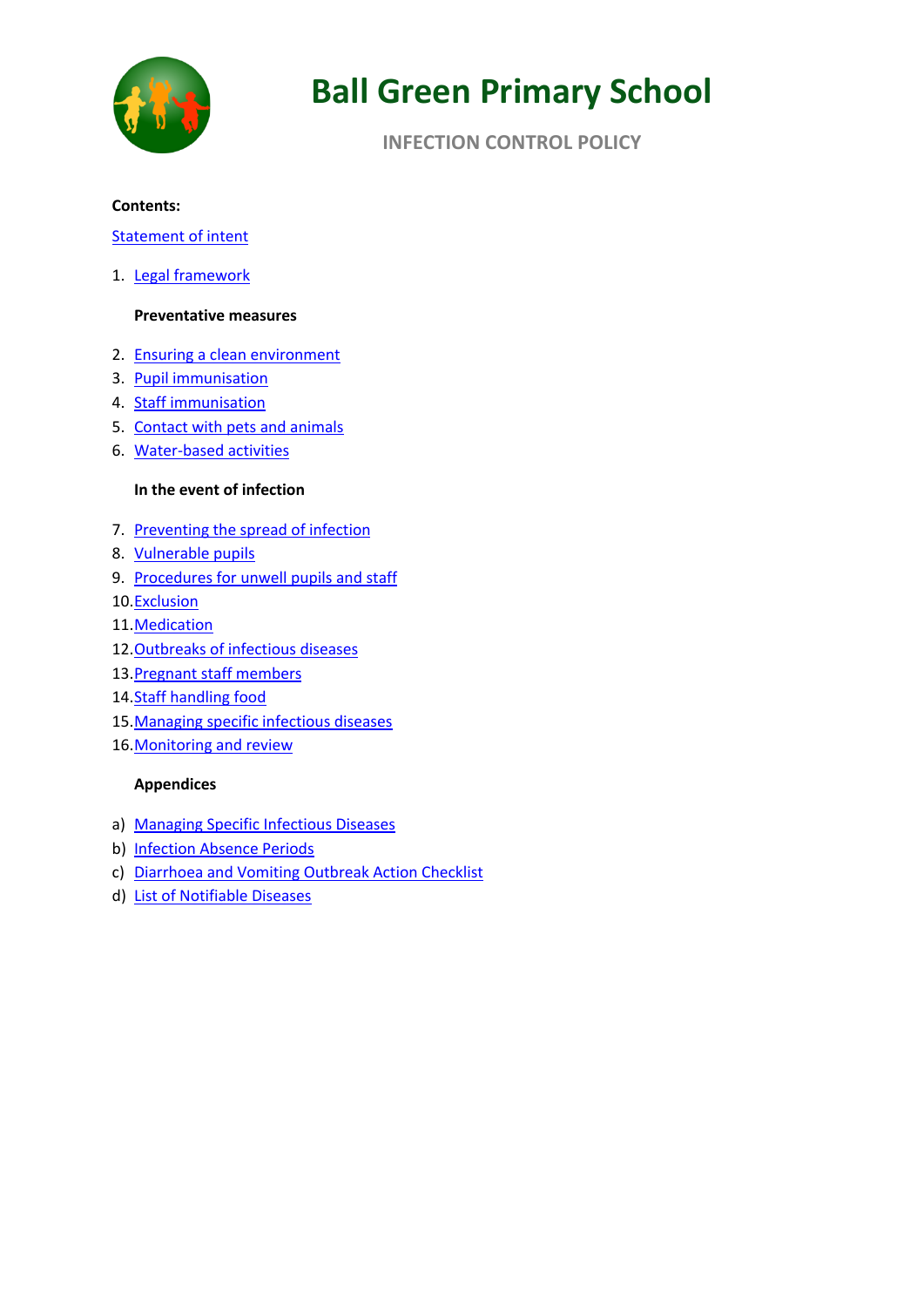

**INFECTION CONTROL POLICY**

# **Statement of intent**

Infections can easily spread in a school due to:

- $\checkmark$  Pupils' immature immune systems;
- $\checkmark$  The close-contact nature of the environment;
- $\checkmark$  Some pupils having not yet received full vaccinations;
- $\checkmark$  Pupils' poor understanding of good hygiene practices.

Infections commonly spread in the following ways:

- ü **Respiratory spread –** contact with coughs or other secretions from an infected person;
- ü **Direct contact spread –** direct contact with the infecting organism, e.g., skin-on-skin contact during sports;
- ü **Gastrointestinal spread –** contact with contaminated food or water, or contact with infected faeces or unwashed hands;
- ü **Blood borne virus spread –** contact with infected blood or bodily fluids, e.g., via bites or used needles.

We actively prevent the spread of infection via the following measures:

- $\checkmark$  Maintaining high standards of personal hygiene and practice;
- $\checkmark$  Maintaining a clean environment;
- $\checkmark$  Routine immunisations;
- $\checkmark$  Taking appropriate action when infection occurs.

This policy aims to help school staff prevent and manage infections in school. It is not intended to be used as a tool for diagnosing disease, but rather a series of procedures informing staff what steps to take to prevent infection and what actions to take when infection occurs.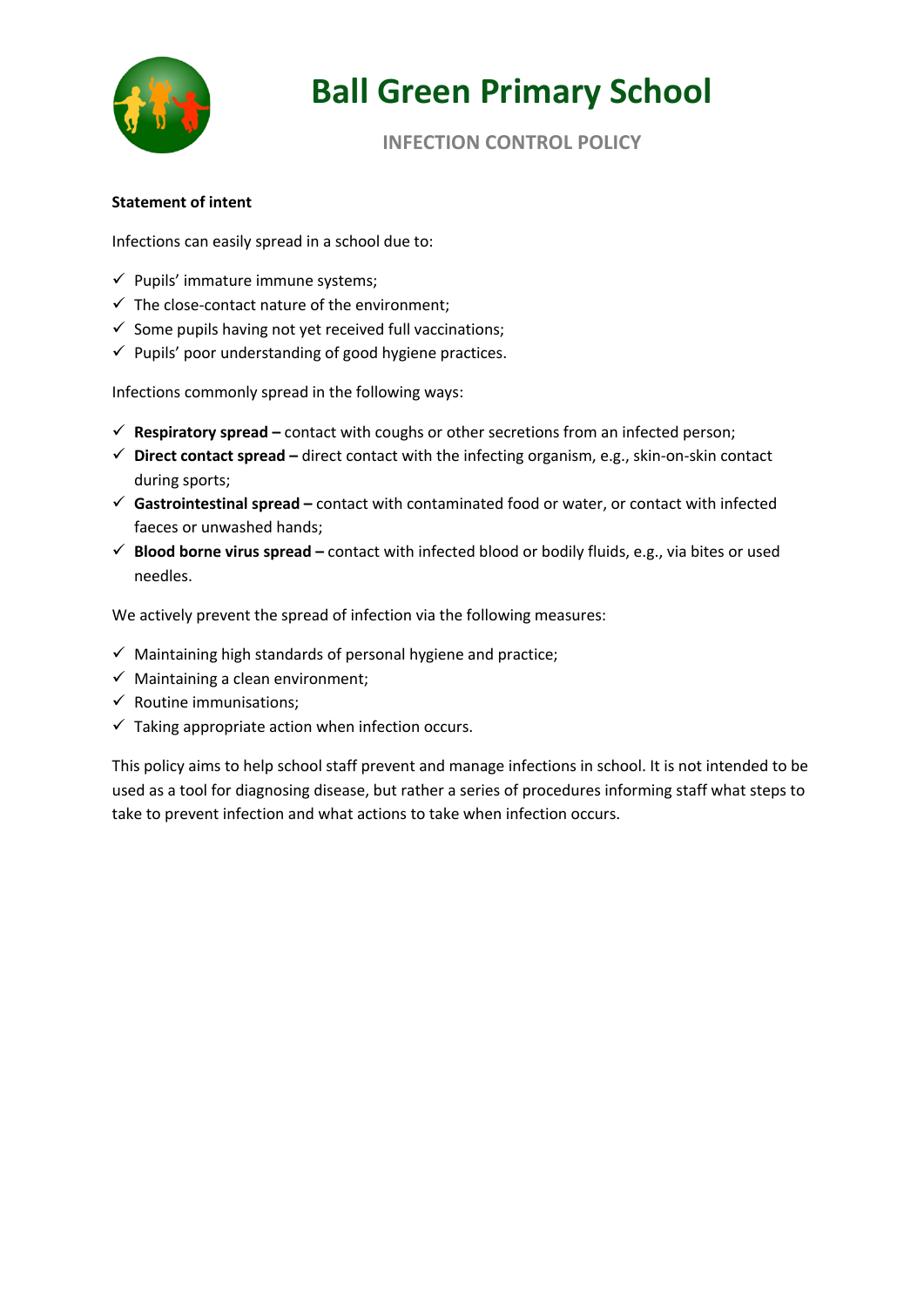

**INFECTION CONTROL POLICY**

# **1. Legal framework**

# **This policy has due regard to legislation including, but not limited to, the following:**

- $\checkmark$  The Control of Substances Hazardous to Health Regulations (COSHH) 2002 (amended 2004);
- $\checkmark$  Health and Safety at Work etc. Act 1974;
- $\checkmark$  The Management of Health and Safety at Work Regulations 1999;
- $\checkmark$  The Reporting of Injuries, Diseases and Dangerous Occurrences Regulations (RIDDOR) 2013;
- $\checkmark$  The Health Protection (Notification) Regulations 2010;
- $\checkmark$  The Health Protection (Local Authority Powers) Regulations 2010.

This policy has due regard to statutory guidance including, but not limited to, the following

- $\checkmark$  Public Health England (PHE) (2019) 'Health protection in schools and other childcare facilities;'
- $\checkmark$  DfE (2015) 'Supporting pupils at school with medical conditions.'

This policy operates in conjunction with the following school policies and documents:

- $\checkmark$  Health and Safety Policy;
- $\checkmark$  Supporting Pupils with Medical Conditions Policy;
- $\checkmark$  Administering Medication Policy;
- $\checkmark$  Animals in School Policy;
- $\checkmark$  First Aid Policy;
- $\checkmark$  Sharps Policy;
- $\checkmark$  Head Lice Policy;
- $\checkmark$  Visit to the Zoo Risk Assessment;
- $\checkmark$  Farm Visit Risk Assessment;
- $\checkmark$  Swimming Risk Assessment.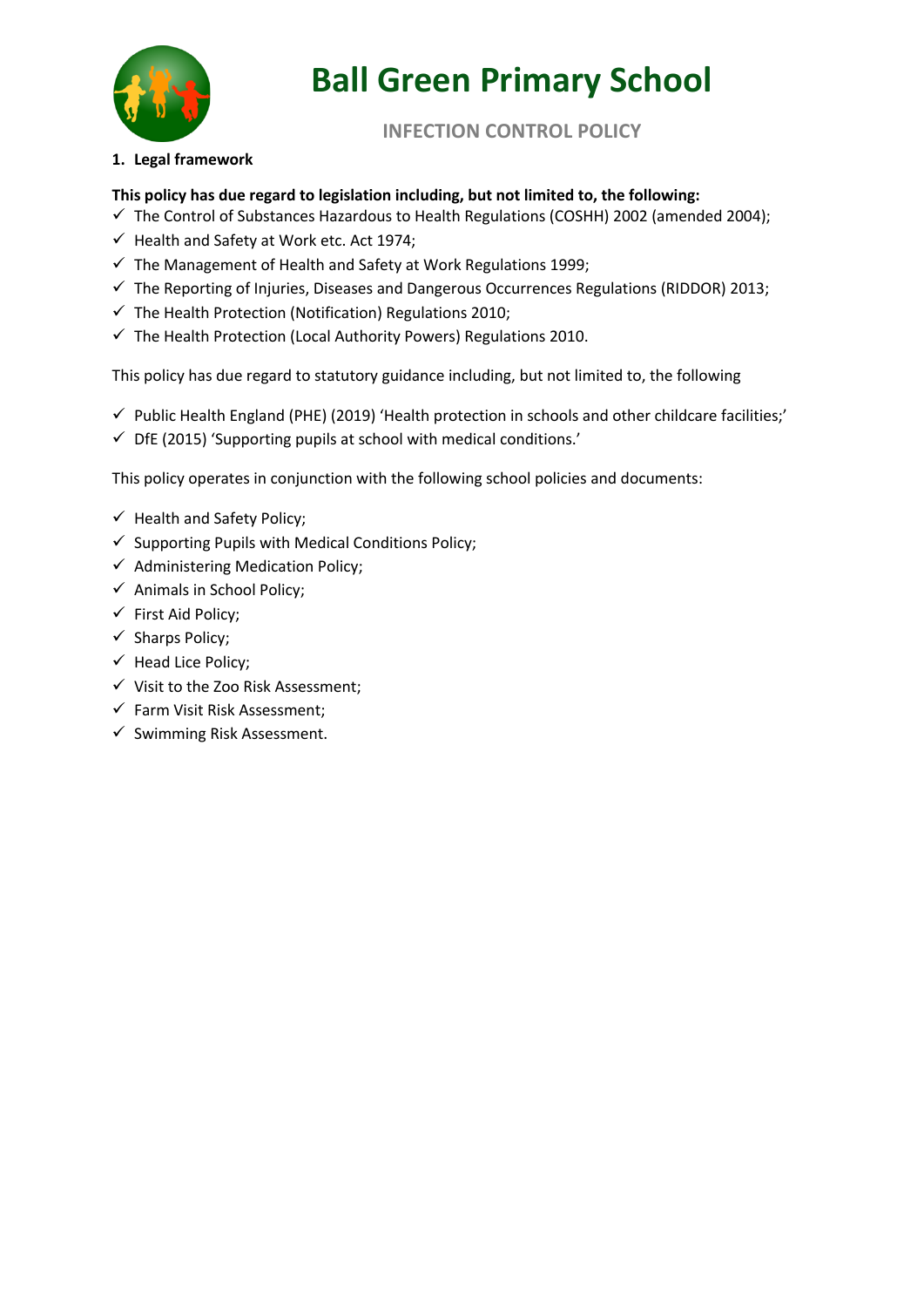

# **INFECTION CONTROL POLICY**

#### **Preventative measures**

#### **2. Ensuring a clean environment**

#### **Sanitary facilities**

Wall-mounted soap dispensers are used in all toilets – bar soap is never used.

A waste-paper bin is always made available where disposable paper towels are used.

Toilet paper is always available in cubicles. Suitable sanitary disposal facilities are provided where necessary.

#### **Nappy changing areas**

There is a designated changing area that is separate from play facilities and food and drink areas.

Skin is cleaned with disposable wipes, and nappy creams and lotions are labelled with the relevant pupil's name.

Changing mats are wiped with soapy water or a baby wipe after each use. If a mat is visibly soiled, it is cleaned thoroughly with hot soapy water at the end of the day. Mats are checked on a weekly basis for tears and damage and replaced if necessary.

Handwashing facilities are available in the room and soiled nappies are disposed of inside a wrapped plastic bag.

#### **Continence aid facilities**

Pupils who use continence aids, e.g., continence pads and catheters are encouraged to be as independent as possible. Pads are changed in a designated area with adequate handwashing facilities, and disposable powder-free latex gloves and a disposable plastic apron are worn.

#### **Laundry**

All laundry is washed in a separate dedicated facility, and any soiled linens are washed separately.

Manual sluicing of clothing is not permitted, and gloves and aprons are worn when handling soiled linen or clothing. Hands are thoroughly washed after gloves are removed.

#### **Cleaning contractors**

A cleaning team is employed by the school to carry out rigorous cleaning of the premises. Cleaning equipment is maintained to a high standard and is colour coded according to area of use. The Premises Manager is responsible for monitoring cleaning standards and discussing any issues that may arise with the School Business Manager.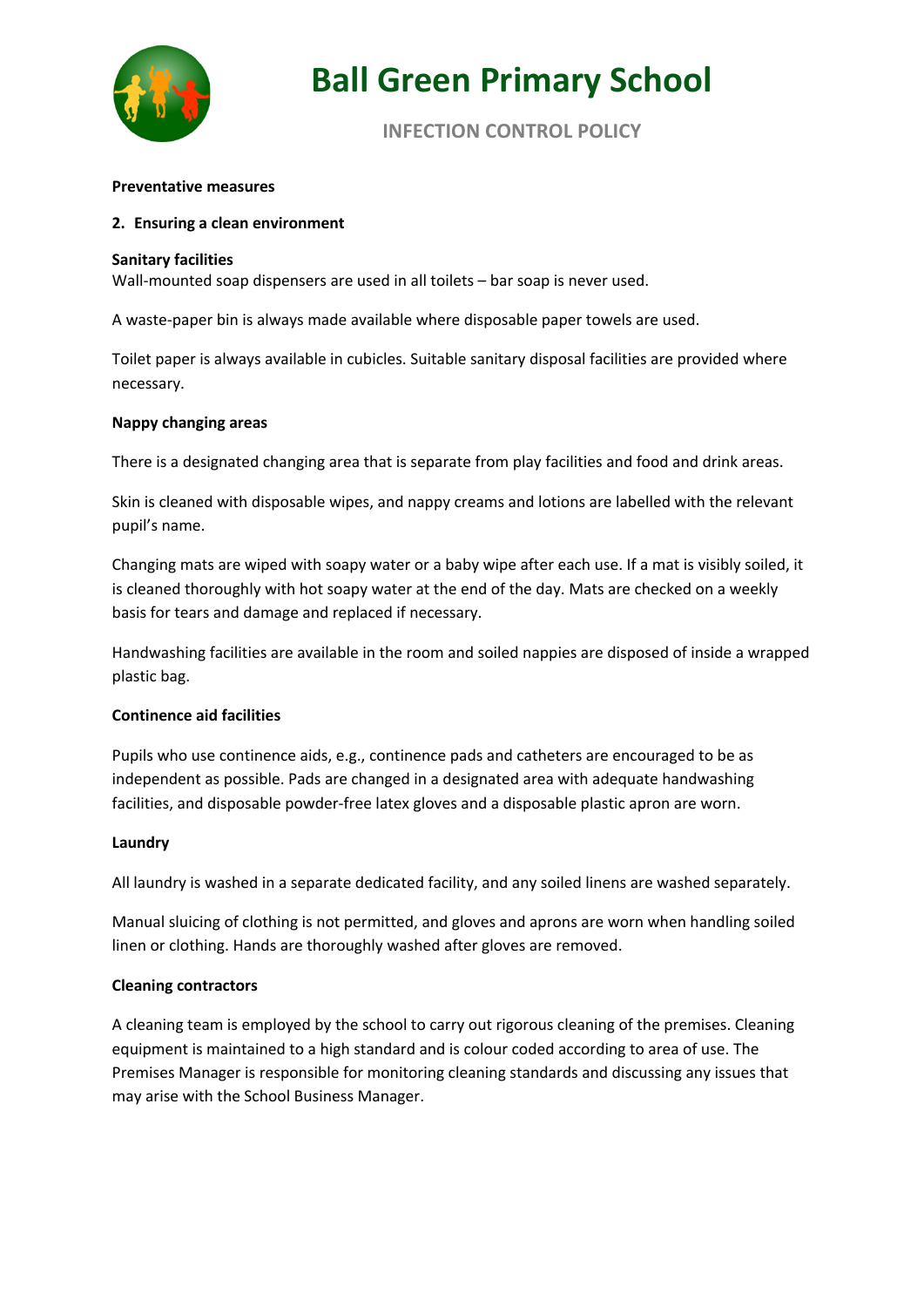

**INFECTION CONTROL POLICY**

# **Toys and equipment**

A schedule is in place to ensure that toys and equipment are cleaned on a weekly basis. Toys that are "soft", e.g. modelling clay and 'Play–doh', are discarded whenever they look dirty.

Sandpits are covered when not in use and the sand is changed on a regular basis: four weeks for indoor sandpits and, for outdoor sandpits, as soon as the sand becomes discoloured or malodorous. Sand is sieved or raked on a weekly basis.

Water play troughs are emptied, washed with detergent and hot water, dried and stored upsidedown when not in use for long periods. When in use, the water is replenished, at a minimum, on a daily basis, and the trough remains covered overnight.

### **Handwashing**

All staff and pupils are advised to wash their hands after using the toilet, before eating or handling food, and after touching animals.

### **Blood and other bodily fluids**

Cuts and abrasions are covered with waterproof dressings.

When coughing or sneezing, all staff and pupils are encouraged to cover their nose and mouth with a disposable tissue and dispose of the tissue after use, and to wash their hands afterwards.

Personal protective equipment (PPE) are worn where there is a risk of contamination with blood or bodily fluids during an activity. Gloves are disposable, non-powdered vinyl or latex and CE (*Conformité Européene*) marked. If there is a risk of splashing to the face, goggles are worn.

Spillages of blood, faeces, saliva, vomit, nasal and eye discharges are cleaned up immediately. They are cleaned using a mixture of detergent and disinfectant. Paper towels or cloths are used, always wearing PPE, and they are disposed of after use. The school spillage kit is stored in the Cleaner's Storeroom.

#### **Bites**

If a bite does not break the skin, the affected area is cleaned with soap and water.

If a bite breaks the skin, the affected area is cleaned with soap and running water, the incident is recorded in the **pupil accident log** and medical advice is sought immediately.

# **Hypodermic needles (sharps)**

Injuries incurred through sharps found on school grounds will be treated in line with the school's Sharps Policy. All sharps found on school premises will be disposed of in the sharps bin wearing PPE.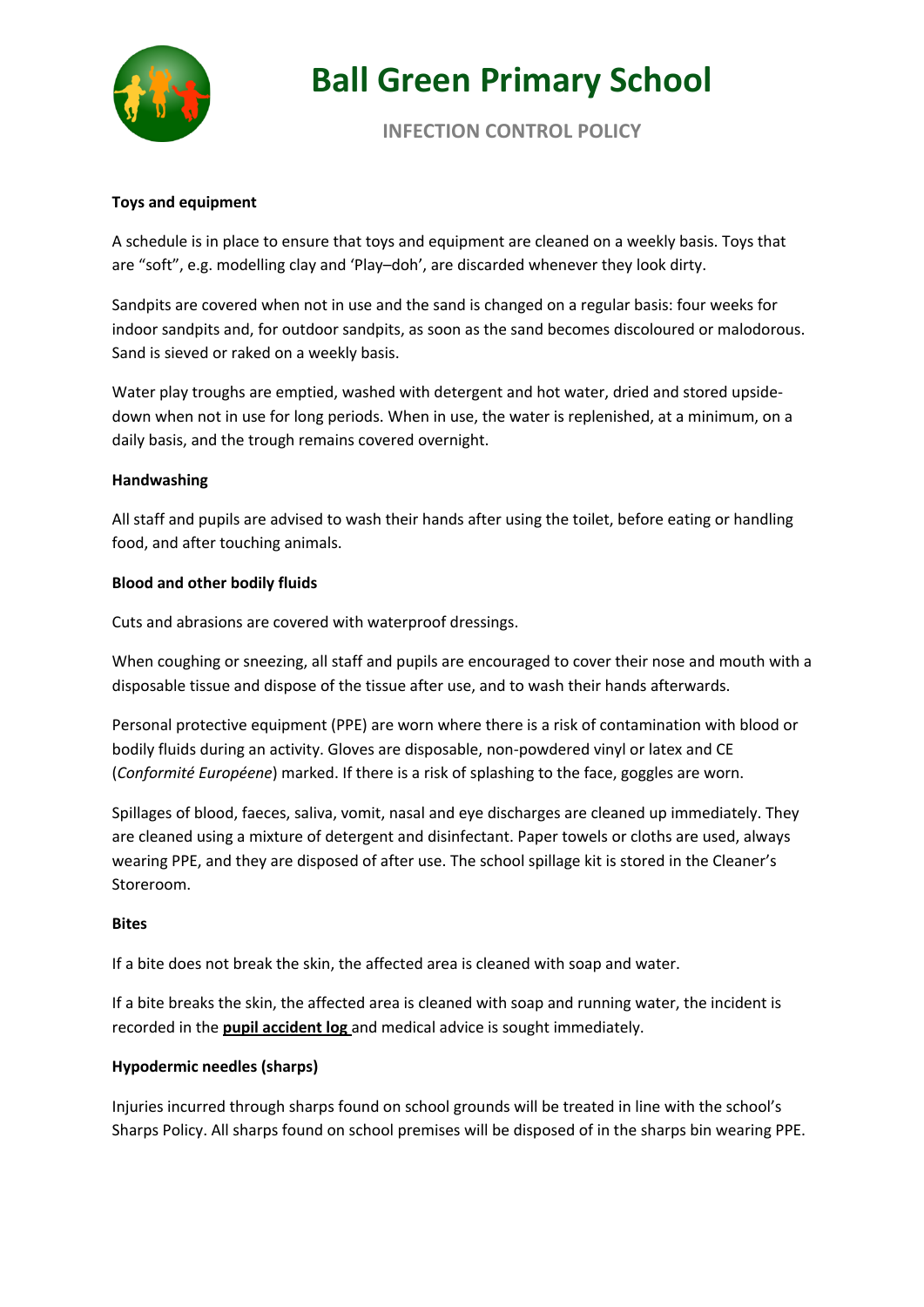

**INFECTION CONTROL POLICY**

# **3. Pupil immunisation**

The school keeps up-to-date with national and local immunisation scheduling and advice via www.nhs.uk/conditions/vaccinations/.

Each pupil's immunisation status is checked upon school entry and at the time of any vaccination by the school nursing team..

Whilst the school encourages parents to have their children immunised, parental consent will always be sought before a vaccination is given.

The school will ensure that any pupils with existing medical conditions are medically cleared to be given the vaccine in question.

A healthcare team will visit the school in order to carry out vaccinations and will be able to advise pupils if there are any concerns.

A risk assessment will be conducted before any vaccinations take place.

Before starting school, pupils should be given their second injection of the MMR vaccine, usually at 3 years and 4 months.

Before starting school, pupils should be given their 4-in-1 pre-school booster against diphtheria, tetanus, whooping cough and polio, usually at 3 years and 4 months.

All pupils in Reception to Year 6 will be offered nasal flu vaccinations annually.

Any pupils who become unwell after receiving a vaccination will be treated by the healthcare team who administered the vaccine, following the school's procedures for sick and unwell pupils.

Any side effects from the vaccinations, e.g. becoming unwell, will be reported to the healthcare team who administered the vaccination, allowing them to record the symptoms and the time that the vaccine was administered.

Any medication required to relieve the side effects of a vaccination, e.g. painkillers, will be administered in accordance with the school's Administering Medication Policy.

Regular communication is maintained after pupils return to lessons, as some side effects can take several hours to develop.

Members of staff will be with pupils before, during and after vaccinations, in order to keep the pupils relaxed and create a calming atmosphere.

The school will ensure that the venue used is a clean, open, well-ventilated room, where pupils can access water and fresh air. Needles are kept away from pupils before and after the vaccine is administered.

Some vaccinations may involve an exclusion period in which pupils are not required to attend school. The administering healthcare team will provide advice in such cases.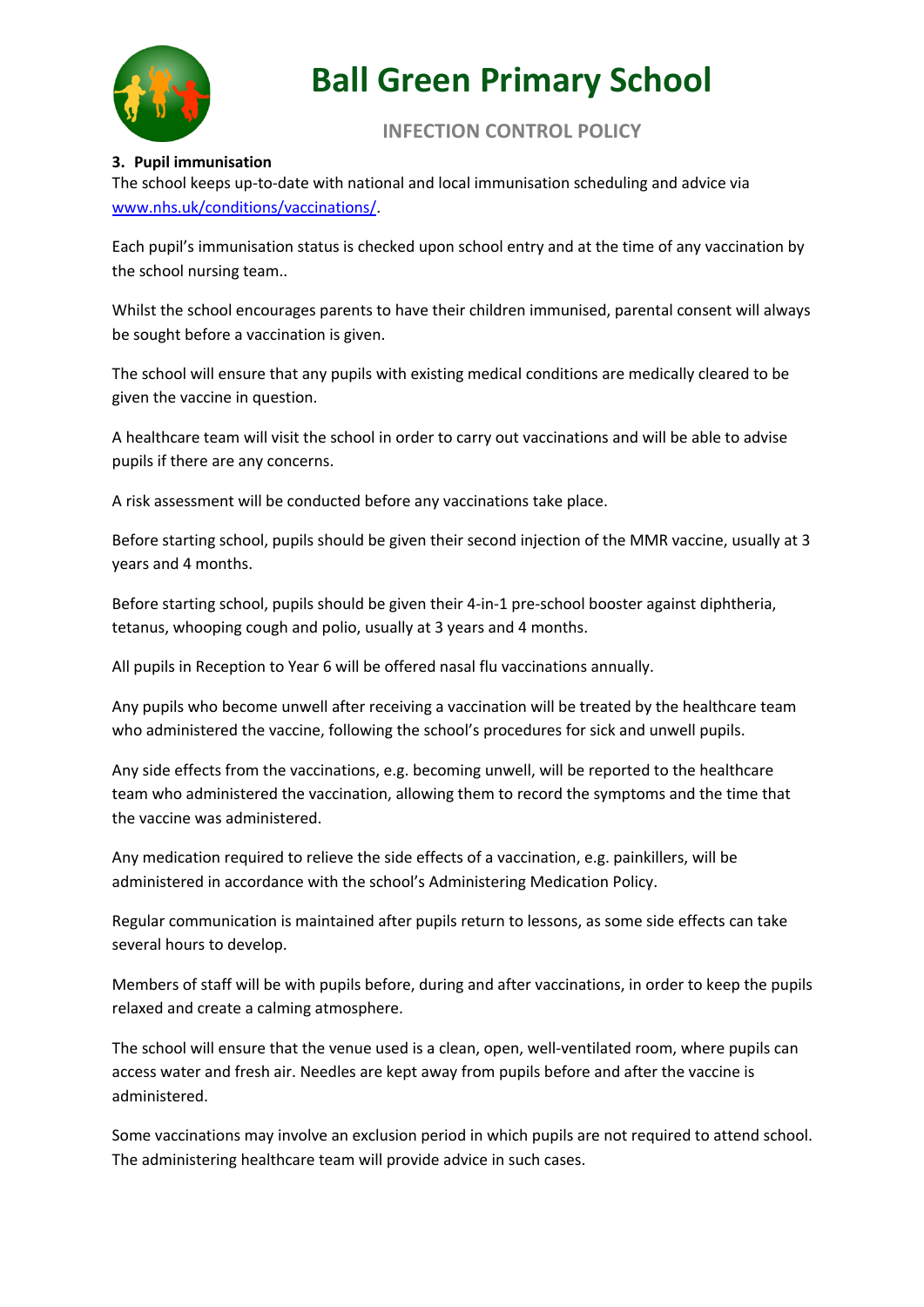

# **INFECTION CONTROL POLICY**

# **4. Staff immunisation**

Staff should be up-to-date with immunisations; in particular, we encourage the following:

**Hepatitis B:** We do not recommend Hepatitis B vaccines for staff in routine contact with infected children; however, where staff are involved with the care of children with severe learning disabilities or challenging behaviour, we encourage immunisation.

**Rubella:** Female staff of childbearing age are encouraged to check with their GP that they are immune to the rubella (German measles) virus. If they are not immune, we encourage them to be immunised with the MMR vaccine, except during pregnancy.

### **5. Contact with pets and animals**

Animals in schools are strictly controlled under our Animals in School Policy.

Currently, the school only considers the following animals as school pets: fish, tortoises, hamsters, guinea pigs and rabbits.

Animals in school are only permitted in the following areas: classrooms and the main hall.

Only mature and toilet trained animals are considered for school pets. Animals are always supervised when in contact with children, and anyone handling animals will wash their hands immediately afterwards.

All animals receive recommended treatments and immunisations, are groomed daily, and checked for any signs of infection on a weekly basis by the class teacher.

Bedding is changed on a weekly basis.

Feeding areas are kept clean and pet food is stored away from human food. Any food that has not been consumed within 20 minutes is taken away or covered.

The headteacher ensures that a knowledgeable person is responsible for each animal.

Visits to farms are strictly controlled by the policies and protocols contained in our Farm Visit Risk Assessment.

Visits to zoos are strictly controlled by use of our Visit to the Zoo Risk Assessment.

### **6. Water-based activities Swimming lessons**

General swimming lessons are governed by the control measures outlined in our Swimming Risk Assessment.

Pupils who have experienced vomiting or diarrhoea in the 48 hours preceding the trip are not permitted to attend public swimming pools.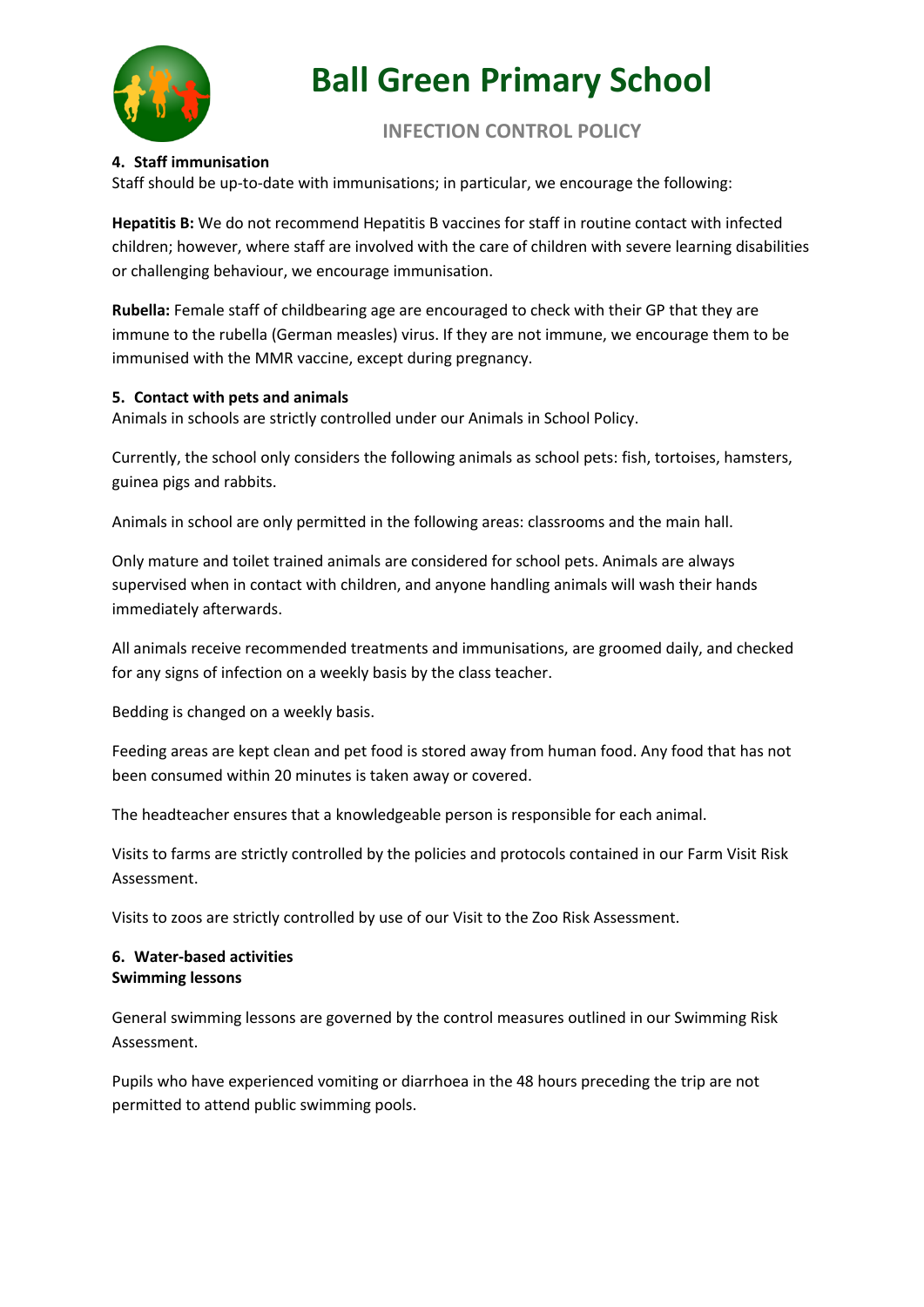

# **INFECTION CONTROL POLICY**

### **Other activities**

Alternative water-based activities are only undertaken at reputable centres.

Children and staff cover all cuts, scratches and abrasions with waterproof dressings before taking part, and hands are washed immediately after the activity. No food or drink is to be consumed until hands have been washed.

After canoeing or rowing, staff and pupils immediately wash or shower.

If a member of staff or a pupil becomes ill within three to four weeks of an activity taking place, we encourage them to seek medical advice and inform their GP of their participation in these activities.

### **In the event of infection**

### **7. Preventing the spread of infection**

Parents will not bring their child to school in the following circumstances:

- $\checkmark$  The child shows signs of being poorly and needing one-to-one care;
- $\checkmark$  The child has taken, or needs to take, infant paracetamol, ibuprofen or 'Calpol;'
- $\checkmark$  The child has a high temperature or fever;
- $\checkmark$  The child has been vomiting and/or had diarrhoea within the last 48 hours;
- $\checkmark$  The child has an infection and the minimum recommended exclusion period has not yet passed.

#### **8. Vulnerable pupils**

Pupils with impaired immune defence mechanisms (known as immune-compromised) are more likely to acquire infections. In addition, the effect of an infection is likely to be more significant for such pupils. These pupils may have a disease that compromises their immune system or be undergoing treatment, e.g. chemotherapy, that has a similar effect.

The school nurse will be notified if a child is "vulnerable." Parents are responsible for notifying the school if their child is "vulnerable."

If a vulnerable child is thought to have been exposed to an infectious disease, the child's parents will be informed and encouraged to seek medical advice from their doctor or specialist.

# **9. Procedures for unwell pupils and staff**

Staff are required to know the warning signs of pupils becoming unwell including, but not limited to, the following:

- $\checkmark$  Not being themselves;
- $\checkmark$  Not having a snack;
- $\checkmark$  Not eating at lunchtimes;
- $\checkmark$  Wanting more attention/sleep than usual;
- $\checkmark$  Displaying physical signs of being unwell, e.g., watery eyes, a flushed face or clammy skin;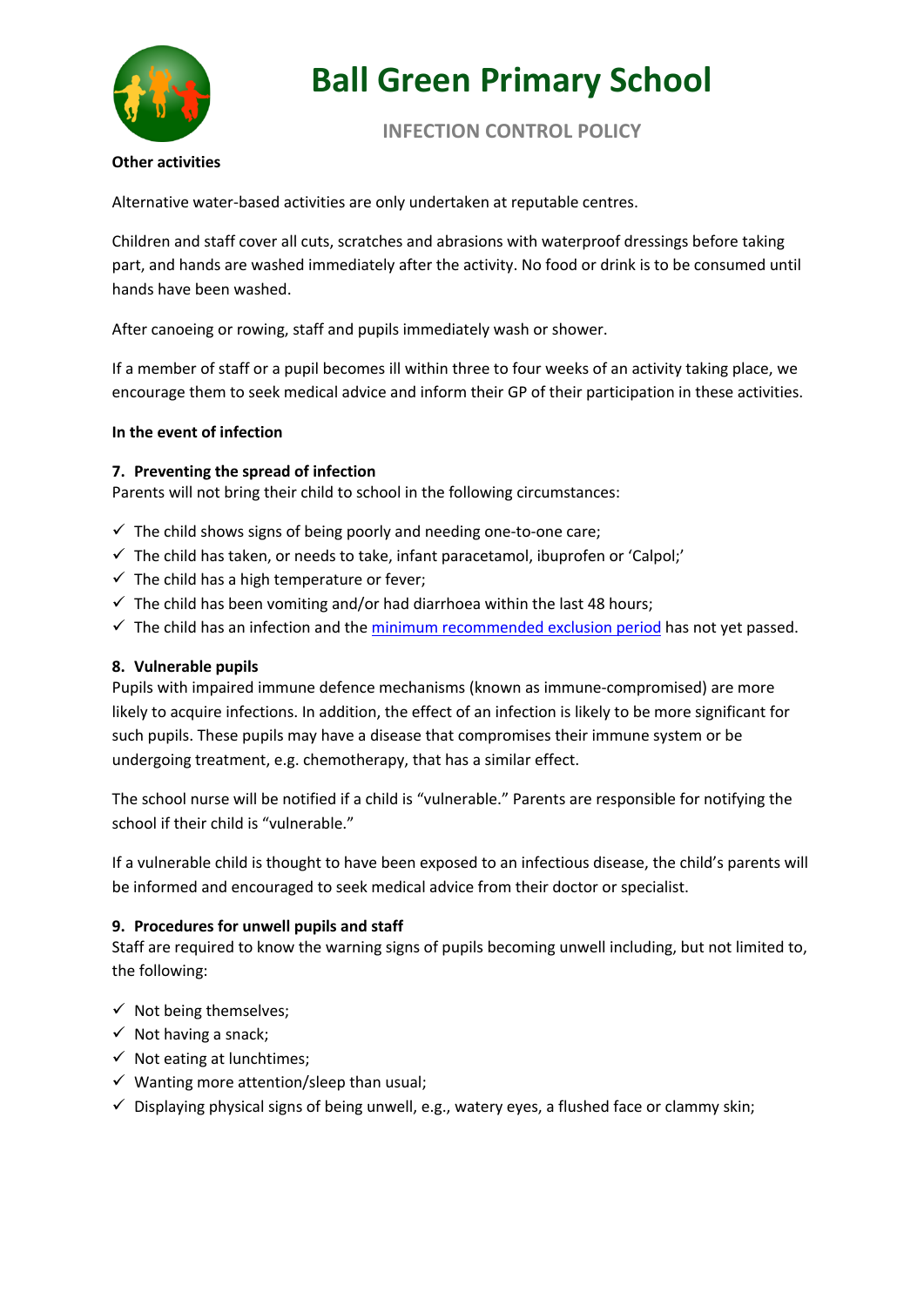

# **INFECTION CONTROL POLICY**

Where a staff member identifies a pupil as unwell, the pupil is taken to the school office, where their temperature will be taken by a paediatric first aider, and the pupil's parents will be informed of the situation.

Where a paediatric first aider is unavailable, staff will:

- $\checkmark$  Attempt to cool the pupil down if they are too hot, by opening a window and suggesting that the pupil removes their top layers of clothing;
- $\checkmark$  Provide the pupil with a drink of water;
- $\checkmark$  Move the pupil to a quieter area of the classroom or school;
- $\checkmark$  Ensure there is a staff member available to comfort the pupil;
- $\checkmark$  Summon emergency medical help if required.

Pupils and staff displaying any of the signs of becoming unwell outlined in section 9 will be sent home, and we will recommend that they see a doctor.

If a pupil is identified with sickness and diarrhoea, the pupil's parents will be contacted immediately and the child will be sent home and may only return after 48 hours have passed without symptoms.

If a staff member is suffering from sickness and diarrhoea, they will be sent home and may not return until 48 hours have passed without symptoms.

If the school is unable to contact a pupil's parents in any situation, the pupil's alternative emergency contacts will be contacted.

# **Contaminated clothing**

If the clothing of the first-aider or a pupil becomes contaminated, the clothing is removed as soon as possible and placed in a plastic bag. The pupil's clothing is sent home with the pupil, and parents are advised of the best way to launder the clothing.

# **10.Exclusion**

Pupils suffering from infectious diseases will be excluded from school on medical grounds for the minimum recommended period.

Pupils can be formally excluded on medical grounds by the headteacher.

If parents insist on their child returning to school when the child still poses a risk to others, the Local Authority may serve notice on the child's parents to require them to keep the child away from school until the child no longer poses a risk of infection.

If a pupil is exposed to an infectious disease, but is not confirmed to be infected, this is not normally a valid reason for exclusion; however, the local health protection team (HPT) may be contacted to advise on a case-by-case basis.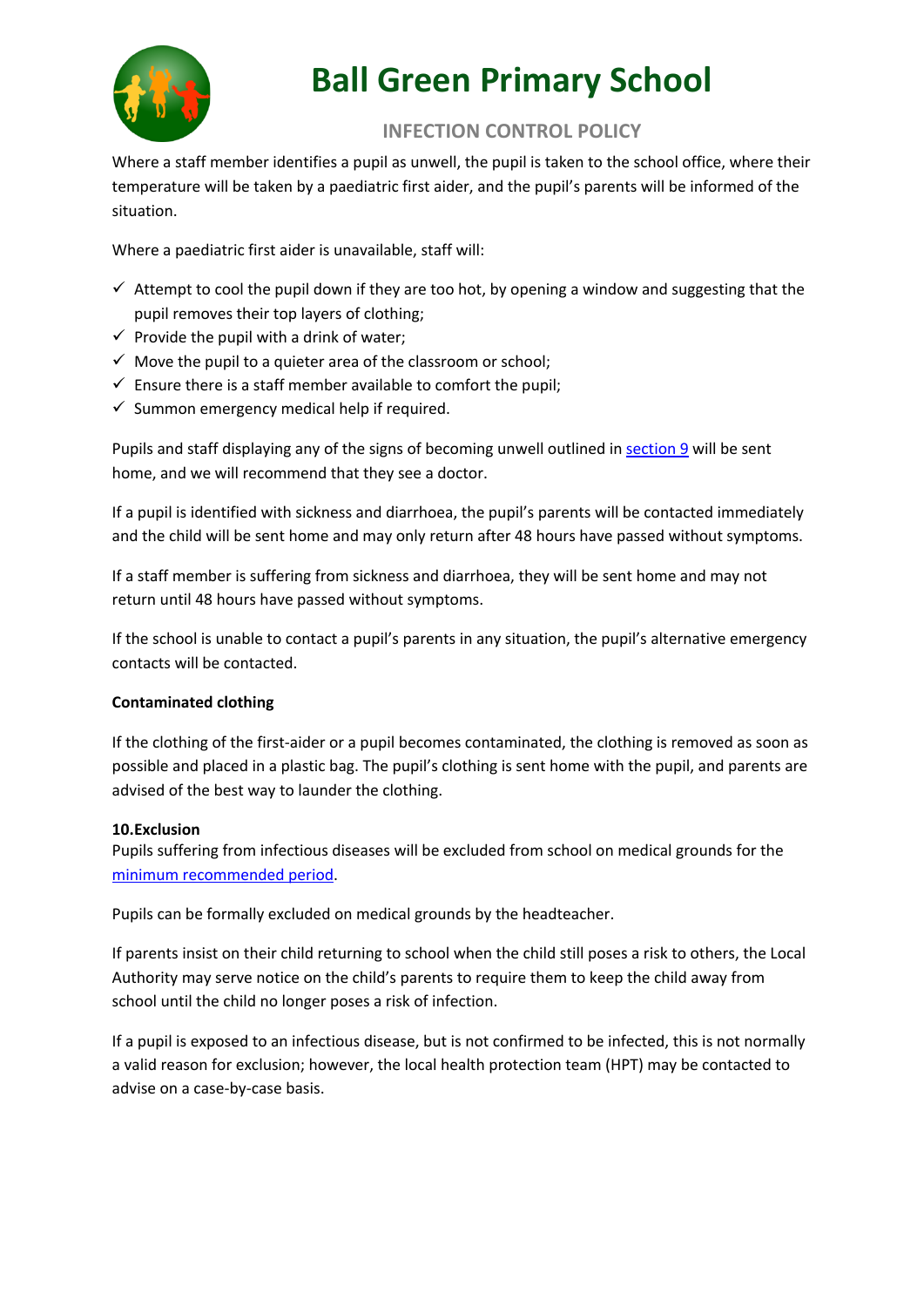

# **INFECTION CONTROL POLICY**

# **11.Medication**

Where a pupil has been prescribed medication by a doctor, dentist, nurse or pharmacist, the first dose will be given at home, in case the pupil has an adverse reaction.

All medicine provided in school will be administered in line with the Administering Medication Policy.

# **12.Outbreaks of infectious diseases**

An incident is classed as on 'outbreak' where:

Two or more people experiencing a similar illness are linked in time or place.

A greater than expected rate of infection is present compared with the usual background rate, e.g.:

- $\checkmark$  Two or more pupils in the same classroom are suffering from vomiting and diarrhoea;
- $\checkmark$  A greater number of pupils than usual are diagnosed with scarlet fever;
- $\checkmark$  There are two or more cases of measles at the school.

Suspected outbreaks of any of the diseases listed on the List of Notifiable Diseases will always be reported.

As soon as an outbreak is suspected (even if it cannot be confirmed), the headteacher will contact the Health Protection Team to discuss the situation and agree if any actions are needed.

The headteacher will provide the following information:

- $\checkmark$  The number of staff and children affected;
- $\checkmark$  The symptoms present;
- $\checkmark$  The date(s) the symptoms first appeared;
- $\checkmark$  The number of classes affected.

If the headteacher is unsure whether suspected cases of infectious diseases constitute an outbreak, they will contact the Health Protection Team.

The Health Protection Team will provide the school with draft letters and factsheets to distribute to parents.

The Health Protection Team will always treat outbreaks in the strictest confidence; therefore, information provided to parents during an outbreak will never include names and other personal details.

If a member of staff suspects the presence of an infectious disease in the school, they will contact the Health Protection Team for further advice.

If a parent informs the school that their child carries an infectious disease, other pupils will be observed for similar symptoms by their teachers.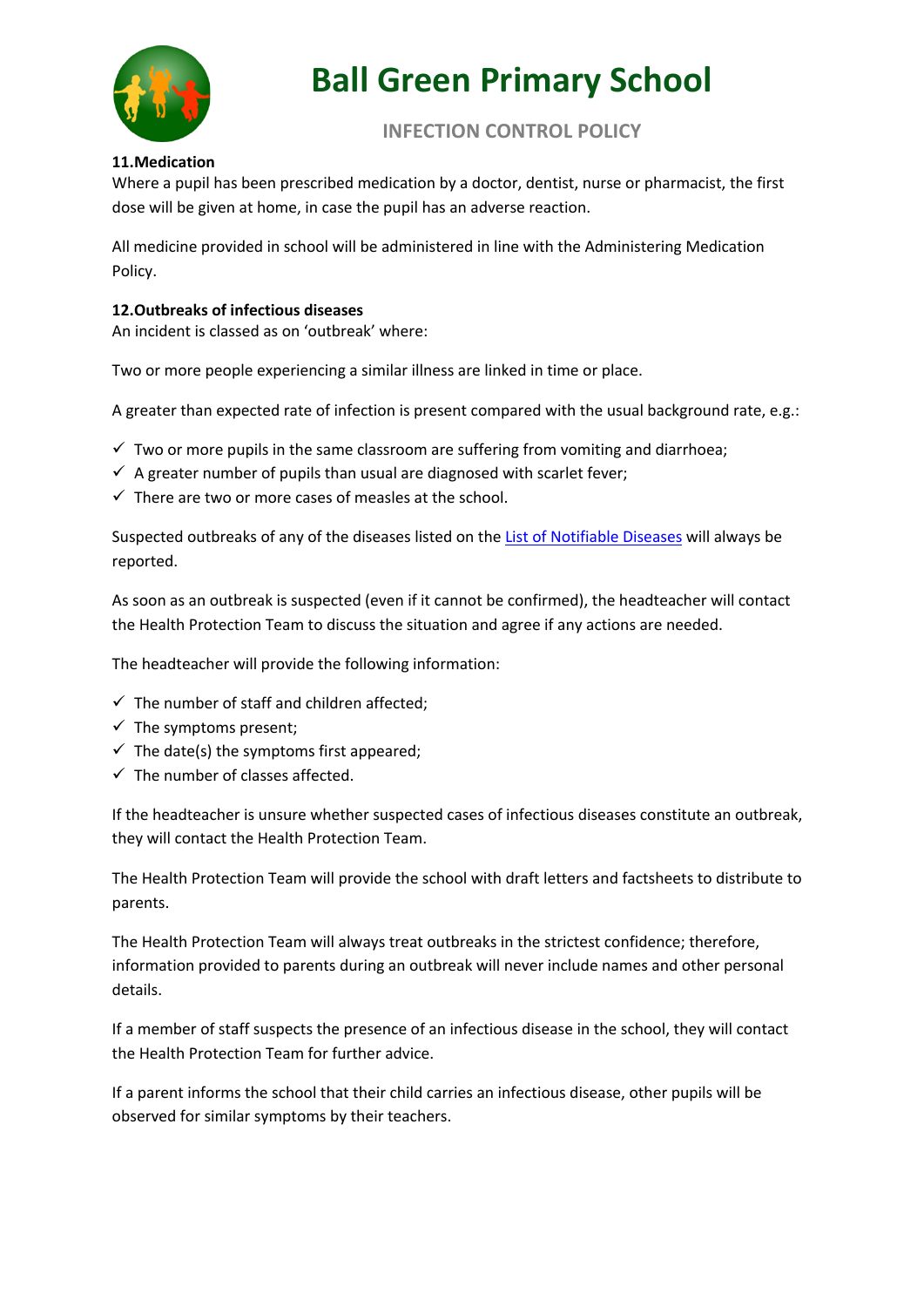

# **INFECTION CONTROL POLICY**

If a pupil is identified as having a notifiable disease, as outlined in the guide to Infection Absence Periods, the school will inform the parents, who should inform their child's GP. It is a statutory requirement for doctors to then notify their local PHE centre.

During an outbreak, enhanced cleaning protocols will be undertaken, following advice provided by the local Health Protection Team. The Premises Manager will liaise with the cleaning team to ensure that these take place.

# **13.Pregnant staff members**

If a pregnant staff member develops a rash, or is in direct contact with someone who has a potentially contagious rash, we will strongly encourage her to speak to her doctor or midwife.

**Chickenpox:** If a pregnant staff member has not already had chickenpox or shingles, becoming infected can affect the pregnancy. If a pregnant staff member believes they have been exposed to chickenpox or shingles and have not had either infection previously, she will speak to her midwife or GP as soon as possible. If a pregnant staff member is unsure whether they are immune, we encourage them to take a blood test.

**Measles:** If a pregnant staff member is exposed to measles, she will inform her midwife immediately. All female staff under the age of 25, who work with young children, are asked to provide evidence of two doses of MMR vaccine or a positive history of measles.

**Rubella (German measles):** If a pregnant staff member is exposed to rubella, she will inform her midwife immediately. All female staff under the age of 25, who work with young children, are asked to provide evidence of two doses of MMR vaccine or a positive history of Rubella.

**Slapped cheek disease (Parvovirus B19):** If a pregnant staff member is exposed to slapped cheek disease, she will inform her midwife promptly.

# **14.Staff handling food**

Food handling staff suffering from transmittable diseases will be excluded from all food handling activity until advised by the Senior Leadership Team that they are clear to return to work. Both food handling staff and midday assistants are not permitted to attend work if they are suffering from diarrhoea and/or vomiting. They are not permitted to return to work until 48 hours have passed since diarrhoea and/or vomiting occurred, or until advised by the Senior Leadership Team that they are allowed to return to work.

The school will notify the local Environmental Health Department as soon as we are notified that a staff member engaged in the handling of food has become aware that they are suffering from, or likely to be carrying, an infection that may cause food poisoning.